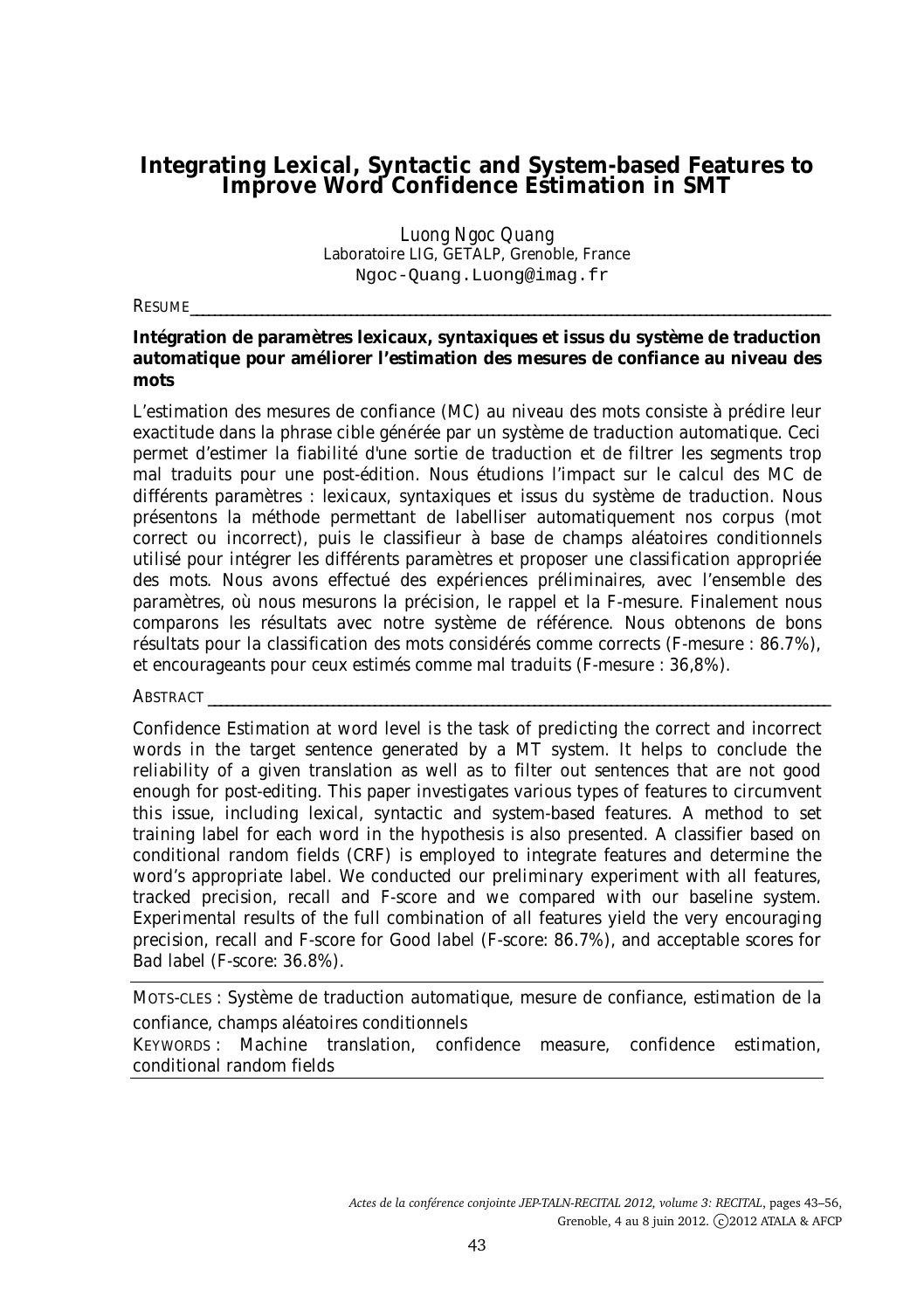# **1 Introduction**

Statistical Machine Translation Systems in recent years have marked impressive breakthroughs with numerous fruitful achievements, as they produced more and more user-acceptable outputs. Nevertheless users have to face with some big questions that still remain open: are these translations ready to be published or some post-edit operations will be needed? Are they worth to be corrected or the re-translation from scratch is less time-consuming? It is undoubtedly that building a method which is capable of pointing out the correct parts as well as detecting the translation errors in each MT hypothesis is crucial to tackle these above issues. If we limit the concept "parts" to "words", the problem is called Word-level Confidence Estimation.

The objective of Word-level Confidence Estimation is to judge each word in the hypothesis as correct or incorrect by tagging it with an appropriate label. A classifier which has been trained beforehand by a feature set calculates the confidence score for MT output word, and then compares it with a threshold. All words with scores that exceed this threshold are categorized in the Good label set; the rest will belong to Bad label set.

Contributions of Confidence Estimation for the other aspects of Machine Translation are incontestable. Firstly, it assists the post-editors to quickly and intuitively identify the translation errors, and then they can determine whether to correct the sentence or retranslate it from scratch. This support gains lots of both post-editing time and efforts. Second, confidence score assigned to words is a potential clue to re-rank the MT hypothesis, thus improve its translation quality. Last but not least, it can be used by the translator in an interactive scenario (Gandrabur and Foster, 2003).

This article presents the integration of various types of features into CRF model to forecast the label for each word in the MT hypothesis. We organize the remaining parts as follow: in Section 2, we briefly review some previous researches related to confidence estimation at word level. The concept of CRF model, which we use to train our feature set will be introduced in Section 3. Section 4 details various system-based, lexical and syntactic features exploited for the classifier construction. Section 5 lists our settings to prepare for the preliminary experiments. The preliminary experiments together with their results are reported in Section 6. Lastly, section 7 concludes the paper and points out some perspectives.

## **2 Previous Work Review**

To cope with Word-level Confidence Estimation problem, various approaches have been proposed, and most of them concentrate on the two major issues: which type of features and their combinations are efficient? And which classifier is the most suitable for training the feature sets?

In one of the earliest as well as most well-known work in this area, (Blatz et al., 2003) combine a considerable number of features by applying neural network and naïve Bayes learning algorithms. Among these features, the N-best lists based features, especially Word Posterior Probability (henceforth WPP) proposed in (Ueffing et al., 2003) have been shown to be one of the most effective system-based features by their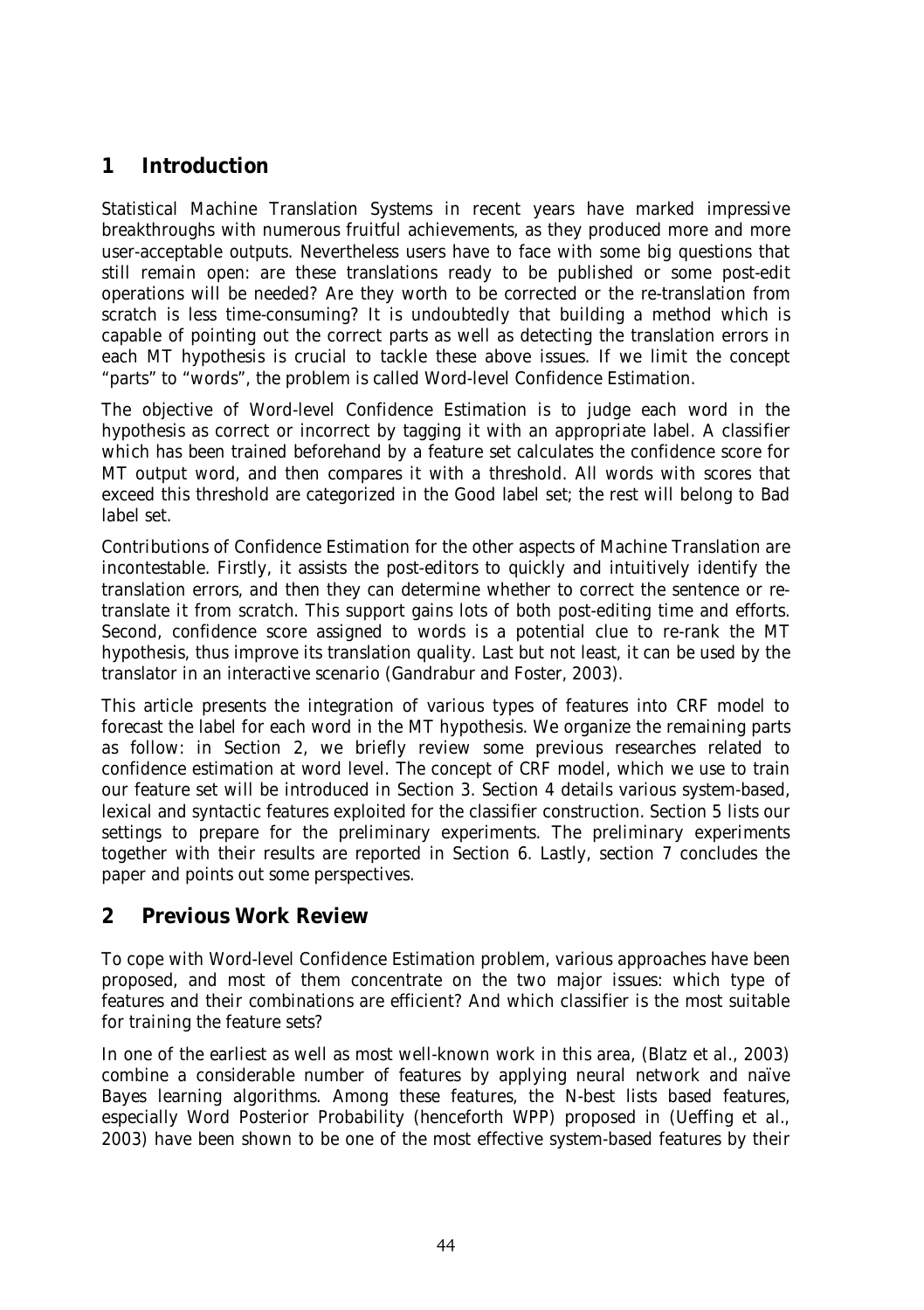experimental results. The combination of WPP (with 3 different proposed variants) and the IBM-Model 1 based features are also confirmed to overwhelm all the other single ones, including heuristic and semantic features in terms of performance in (Blatz et al., 2004). Using solely N-best list, (Sanchis et al., 2007) suggest 9 different features and then adopt a smoothed naïve Bayes classification model for training them.

(Ueffing and Ney, 2005) introduce a novel approach which explicitly explores the phrased-based translation model for detecting word errors. The phrase is considered as a contiguous sequence of words and is extracted from word-aligned bilingual training corpus for both source and target sides. The confidence value of each target word is then computed by summing over all phrase pairs in which the target part contains this word. Experimental results indicate that their method yielded an impressive reduction of the classification error rate compared to the state-of-the-art ones on the same language pairs employed.

(Xiong et al., 2010) integrate the POS of target word with another lexical feature named null dependency link and train them by MaxEnt classifier. In their results, the linguistic features sharply outperform word posterior probability feature in terms of Fscore and classification error rate.

Unlike most of previous work, (Soricut and Echihabi, 2010) applied solely the external features of MT system with the hope that their classifier can deal with various MT approaches, from statistical-based to rule-based one. Given an MT output, the BLEU score is forecast due to the regression model they developed.

(Bach et al., 2011) study a method to calculate the confidence score for both generated target words and sentences relied on a feature-rich classifier. The features employed include source side information, alignment context, and dependency structure. The integration between them and Word posterior probability and POS context of target language helps to augment marginally in F-score as well as the Pearson correlation with human judgment.

Our work differs from previous researches at these main points: firstly, we investigate and integrate various types of features: system-based features extracted from the MT outputs (N-best lists with the score of the log-linear model as well as source and target language model features), together with lexical and syntactic features to see if this combination helps to improve the classifier's performance. All results observed will be reported in Section 6. Secondly, instead of using Levenshtein alignment or TER-p for generating the training label, we propose to use TERp-A thanks to some advantages which will be pointed out in Section 5. Thirdly, we apply the CRF model for integrating our predictor features as well as to classify words in the test set, which has been proven to avoid limitations of Markov models and stochastic grammars (Lafferty et al., 2001).

## **3 Conditional Random Fields Model for Confidence Estimation**

CRF (Lafferty et al., 2001) is a framework for building probabilistic models for segmenting and labeling sequence data. The core idea of CRF can be summarized as follow: let  $X = (x_1, x_2, ..., x_n)$  be the random variable over data sequence to be labeled,  $Y = (y_1, y_2, ..., y_n)$  be the output sequence obtained after the labeling task. In our case, X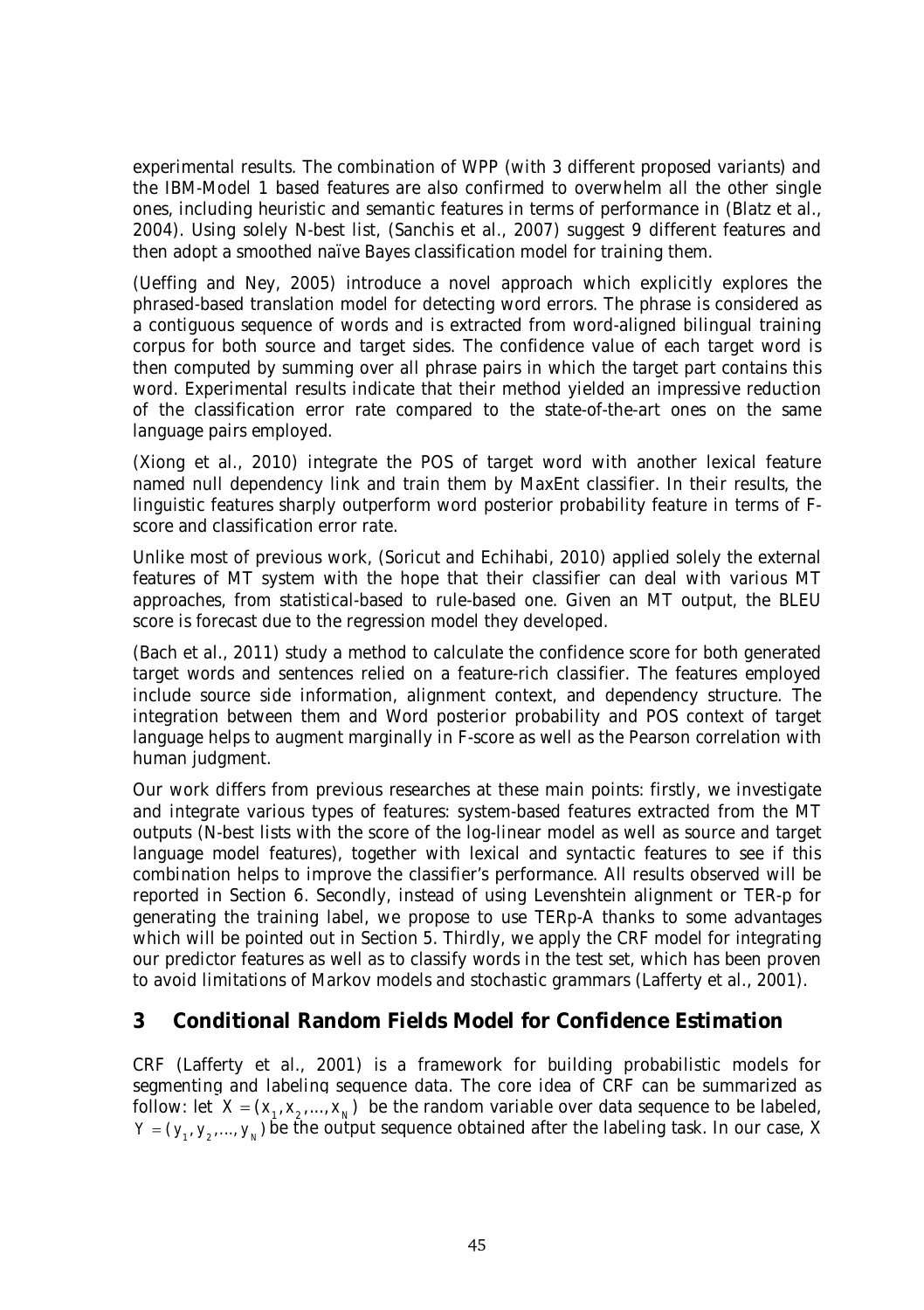ranges over words in the MT output, and Y represents the labels tagged for words. Each element  $y_i$  ( $i = 1, N$ ) is assigned one value in the binary set  $Y^N = \{Good, Bad\}$ . The probability of sequence Y given X is written as:

$$
p_{\theta}(Y \mid X) = \frac{1}{Z_{\theta}(X)} \exp \left\{ \sum_{k=1}^{K} \theta_{k} F_{k}(X, Y) \right\}
$$
(1)

where 
$$
F_k(X,Y) = \sum_{t=1}^t f_k(y_{t-1}, y_t, x_t)
$$
 (2)

 ${f_k}(k=1, K)$  is a set of feature functions,  ${0_k}(k=1, K)$  are the associated parameter values, and  $\left. Z_{_{\theta}}(x)\right.$  is a normalization factor, in which, the value is calculated by:

$$
Z_{\theta}(x) = \sum_{y \in Y^N} \exp \left\{ \sum_{k=1}^K \theta_k F_k(X, Y) \right\} \tag{3}
$$

In order to estimate the conditional maximum likelihood given T independent sequences {X<sup>i</sup>, Y<sup>i</sup>} (*i* = 1, *T*) where X<sup>i</sup> and Y<sup>i</sup> contains N<sup>i</sup> symbols, we have to minimize the negated conditional log-likelihood of the observations, with respect to  $\theta$ :

$$
I(\theta) = -\sum_{i=1}^{T} \log p_{\theta}(Y_{i} | X_{i})
$$
  
= 
$$
\sum_{i=1}^{T} \left\{ \log Z_{\theta}(X^{i}) - \sum_{k=1}^{K} \theta_{k} F_{k}(X^{i}, Y^{i}) \right\}
$$
 (4)

The standard solution for this minimization is to apply an additional  $l^2$  penalty term, determined by  $\frac{\rho_2}{r^2}$   $\|\theta\|_2^2$  $\frac{\rho_2}{2}$   $\|\theta\|_2^2$ , where  $\rho_2$  is a regularization parameter. The objective function is then a smooth convex function to be minimized over an unconstrained parameter space. Besides  $I^2$ ,  $I^1$  penalty calculated by  $\rho_1\|\theta\|_1$  can also be exploited to perform the feature selection. It plays the role of controlling the amount of regularization as well as the number of extracted features. The combination of them helps to decrease the number of nonzero coefficients and to avoid the numerical problems which can appear in a huge dimensional parameter environment. The objective function corresponding to this combination will be  $I(\theta) + \rho_1 \|\theta\|_1 + \frac{\rho_2}{2} \|\theta\|_2^2$ .

Several optimization and regularization methods have been proposed to alleviate the parameter estimation issue. The most dominant algorithms among them are provided in WAPITI (Lavergne et al., 2010) – the CRF based labeling toolkit which we employed to combine our features, including: quasi-Newton (L-BFGS and OWL-QN), resilient propagation (R-PROP), stochastic gradient descent (SGD-L1), block-wise coordinate descent (BCD). We investigate the stochastic gradient descent to optimize our feature weights. In the labeling phase, we set the iterations for threshold from 0.3 to 1, with step of 0.025. In each loop, if the probability P("Good"|w) is greater than or equal this threshold, the corresponding word w will be tagged as "Good", and otherwise "Bad". This allows us to obtain a performance curve.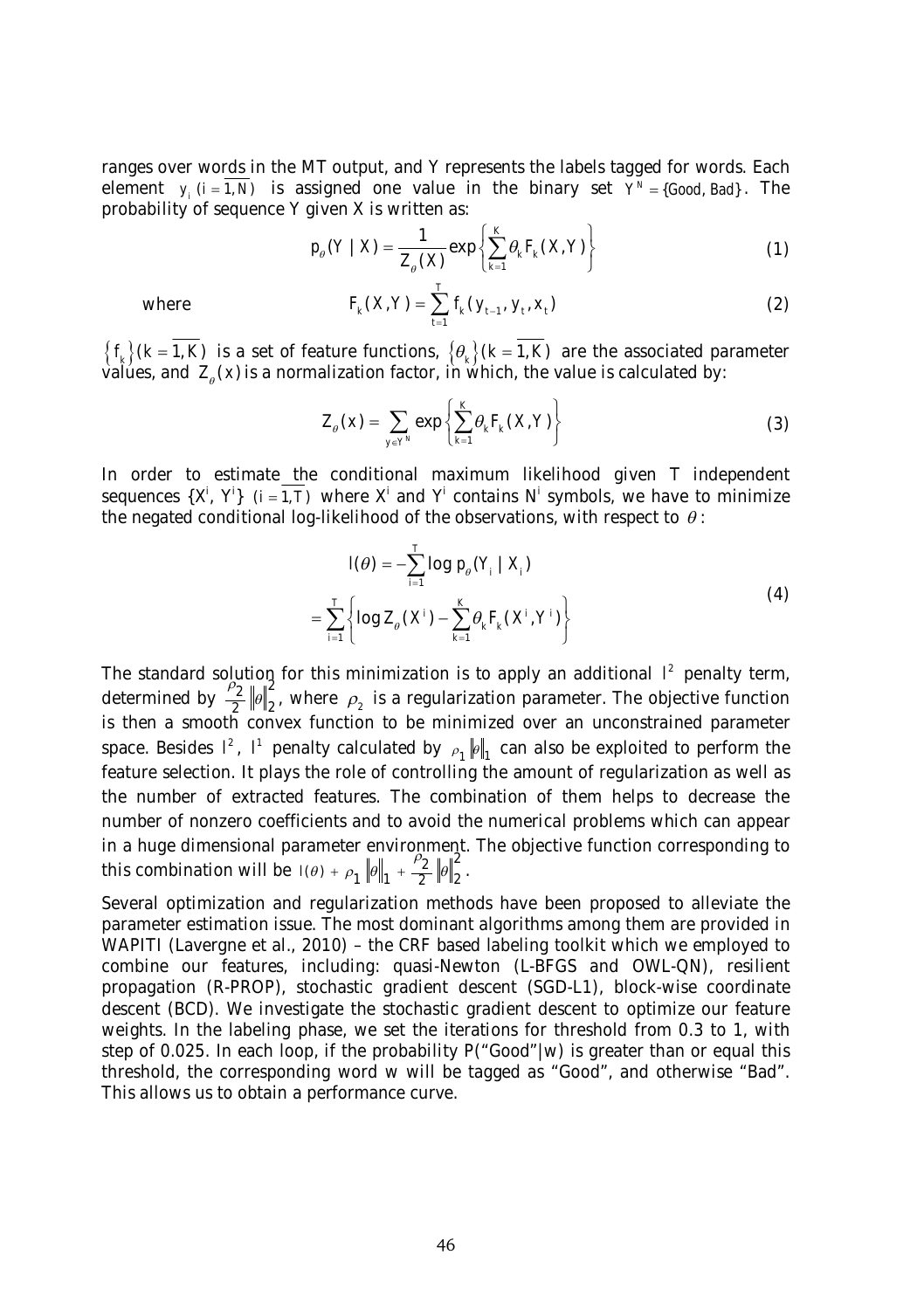# **4 Exploitation of Various Kinds of Features**

We explore three kinds of features, including:

## **4.1 System-based Features**

They are the features extracted directly from our baseline SMT system based on Moses decoder options stated in Section 5.1, without the participation of any additional element. Based on the resource where features are found, they can be sub-categorized as following:

### **4.1.1 Target Side Features**

We take into account the information in the MT output words, including:

- The word itself.
- The bi-gram sequences formed between current word and its precedence  $(i - 1 / i)$  or successor  $(i / i + 1)$ .
- The trigram sequences formed between current word and its two precedent and two following words (including:  $i - 2 / i - 1 / i$ ;  $i - 1 / i / i + 1$ ;  $i / i + 1 / i + 2$ ).

#### **4.1.2 Source Side Features**

Using the alignment information between each target and source sentence, we can easily track the source words which the target word is aligned to. Unlike IBM Model-1 (Brown et al., 1993a) which supposes that each target word can be aligned to at most one source word; we process also the situation in which a phrase in the source sentence translates as a single word in the target sentence. To facilitate the alignment representation, we applied the BIO<sup>1</sup> format. In case of multiple target words aligned with one source word, the first word's alignment information will be prefixed with symbols "B-" (means Begin); and "I-" (means Inside) will be added at the beginning of alignment information for each of the remaining ones. With the target words which are not aligned with any source word, alignment information will be represented as O.

| <b>Target words (MT</b><br>output) | Source aligned<br>words | <b>Target words (MT</b><br>output) | Source aligned<br>words |
|------------------------------------|-------------------------|------------------------------------|-------------------------|
| The                                | B-le                    | to                                 | B-de                    |
| public                             | B-public                | look                               | <b>B-tourner</b>        |
| will                               | B-aura                  | again                              | B-à nouveau             |
| soon                               | B-bientôt               | at                                 | l-à                     |
| have                               | I-aura                  | its                                | B-son                   |

<sup>1</sup> See more at: http://www-tsujii.is.s.u-tokyo.ac.jp/GENIA/tagger/

-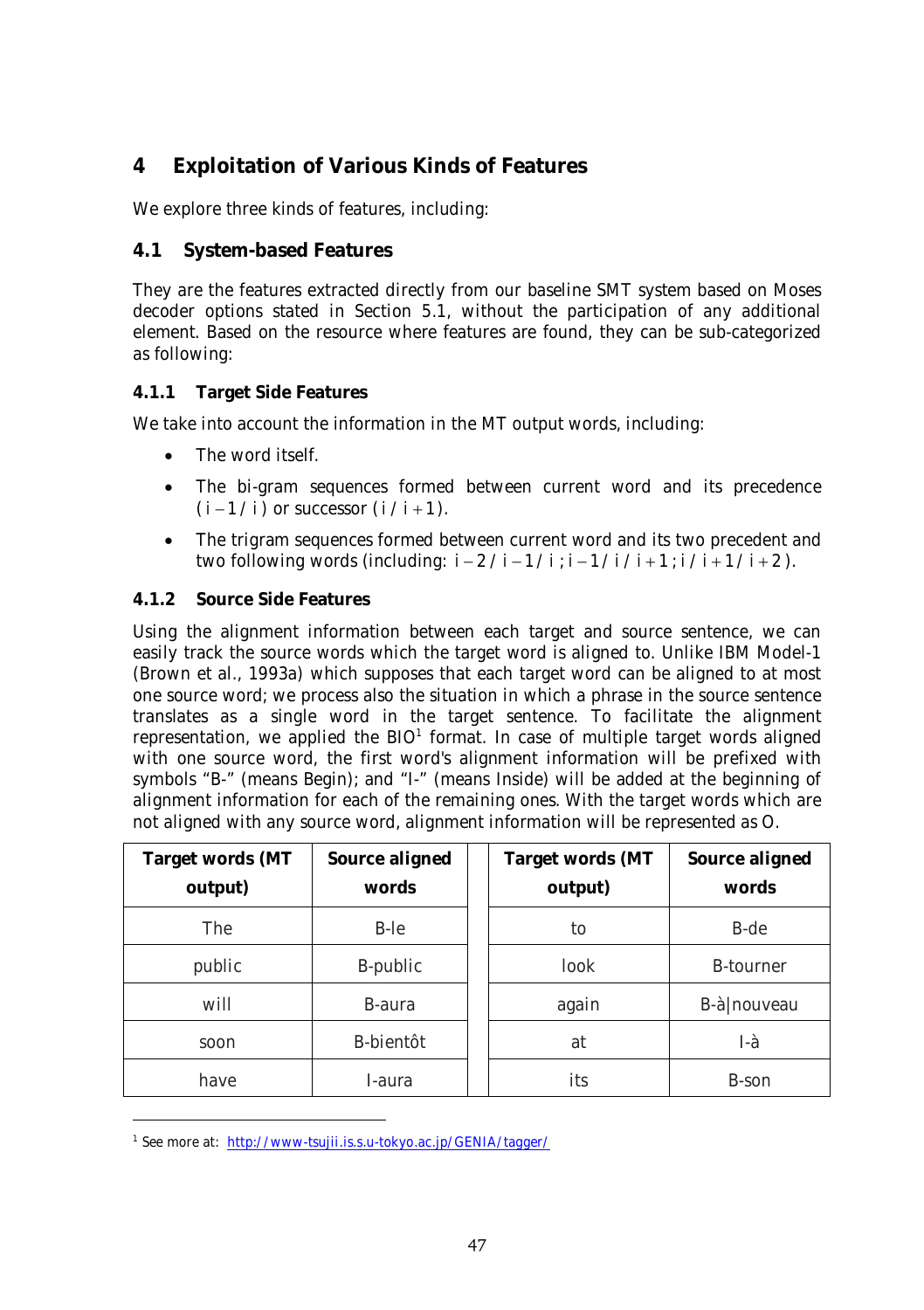| the         | B-l'       |  | attention | B-attention |  |
|-------------|------------|--|-----------|-------------|--|
| opportunity | B-occasion |  |           | D-          |  |

TABLE 1 – Example of using BIO format to represent alignment information between source sentence and MT hypothesis.

Table 1 shows an example for this representation: since two target words "*will*" and "*have*" are aligned to "*aura*" in source sentence, the alignment information for them will be "*B-aura*" and "*I-aura*" respectively. In case a target word has multiple aligned source words (such as "*again*"), we separate these partners by symbol "|" after putting the prefix "B-" at the beginning.

#### **4.1.3 Alignment Context Features**

These features are proposed by (Bach et al., 2011) in regard with the intuition that collocation is a believable indicator for judging if a target word is generated by a particular source word. We also apply them in our experiments, containing:

- *Source alignment context features*: they are the patterns built from each target word and the surroundings of its source word. More precisely, we combine it with one word in the left (left source feature) or in the right (right source feature) of source word.
- *Target alignment context features*: similarly, we anchor the source word with all surroundings of the current target word. Since the window of size  $\pm 2$  is employed, it is obvious that 4 combinations will be generated.

#### **4.1.4 Word Posterior Probability**

As stated before, WPP has been proven to be one of the most prominent system-based features for confidence estimation. This is the likelihood of the word occurring in the target sentence, given the source sentence. Numerous knowledge sources have been proposed to calculate this value, such as word graphs, N-best lists, statistical word or phrase lexical. The key point here is to determine sentences in N-best lists that contain the word *e* under consideration in a fixed position *i*.

Let  $p(t_1^j, e_1^j)$  be the joint probability of source sentence  $t_1^j$  and target sentence  $e_1^j$ . The word posterior probability of e occurring in position i is computed by aggregating probabilities of all sentences containing e in this position:

$$
p_i(e \mid f'_i) = \frac{p_i(e, f'_i)}{\sum_{e'} p_i(e', f'_i)}
$$
(5)

where

$$
p_{i}(e, f_{1}^{J}) = \sum_{i, e_{1}^{J}} \theta(e_{i}, e) . p(f_{1}^{J}, e_{1}^{J})
$$
\n(6)

Here  $\theta$ ...) is the Kronecker function. The normalization in equation (5) is

$$
\sum_{e'} p_i(e', f'_1) = \sum_{i,e'_1} p(f'_1, e'_1) = p(f'_1)
$$
\n(7)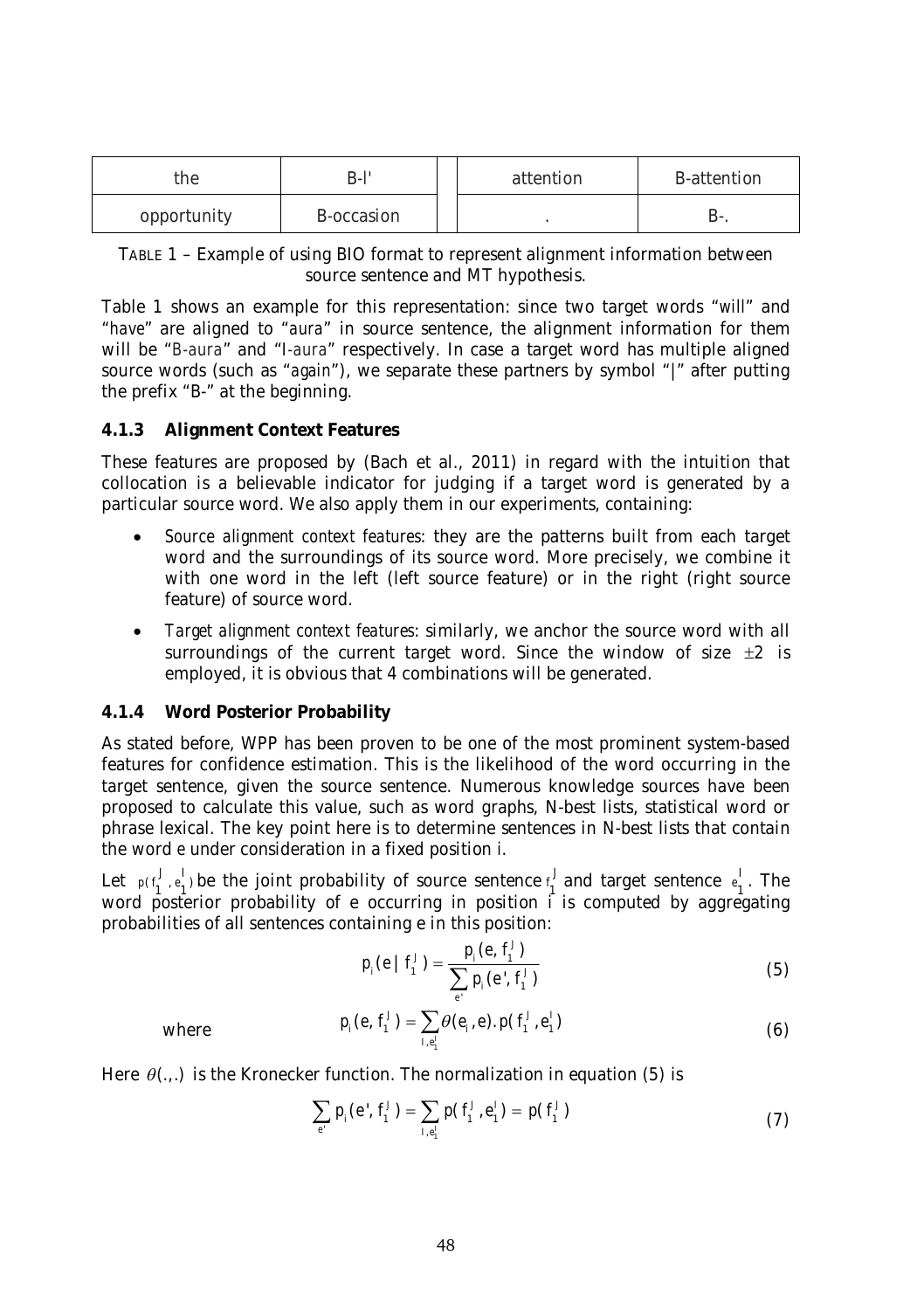In this work, we investigate the word graph that represents MT hypotheses (Ueffing, Och, and Ney 2002; Zens and Ney 2005). Thanks to this graph, the posterior probability of word e in position i can be calculated by summing up the probabilities of all paths that contains an edge annotated with e in position i of the target sentence. We perform this summation by applying the forward-backward algorithm (Jurafsky and Martin, 2000). This algorithm also determines the total probability mass needed for normalization, as shown in equation (7).

#### **4.1.5 Target and Source Language Model Based Features**

Applying SRILM toolkit (Stolcke, 2002) with the bilingual corpus, we build the 4-gram language model for both target and source side. These language models permit to identify the n-gram (length of the longest sequence created by the current token and its previous ones in the language model) of each word in MT output as well as in the source sentence. For example, with the current token  $w_i$ : if the sequence  $w_{i_2}w_{i_1}w_i$ appears in the language model but the sequence  $w_{i,3}w_{i,3}w_{i,4}w_i$  does not, the n-gram value for w<sup>i</sup> will be 3. The value set for each word hence ranges from 0 to 4. Similarly, we extract the n-gram value for the source word aligned to  $w_i$  as one more feature.

### **4.2 Lexical Features**

One of the most prominent lexical features that have been widely explored in Confidence Estimation researches is Word's Part-Of-Speech (POS). This tag is assigned to each word in a sentence due to its syntactic and morphological behaviors to indicate its lexical category. In our work, we chose TreeTagger<sup>1</sup> tool for POS annotation task in both source and target sides.

We implement these following lexical characteristics:

- POS of current target word.
- Sequence of POS of all source words which this target word is aligned to, represented in BIO format like alignment representation mentioned in Section 4.1.2.
- Besides using POS of each word in the target side as one lexical feature, we also observed a window of size n ( $n=2$  and  $n=3$ ) over the neighboring target positions and build the n-gram sequence for POS. More specifically, with  $n=2$ we get the POS sequences  $i - 1$ , *i* and  $i, i + 1$ ; with  $n = 3$  we have 3 sequences:  $i - 2$ ,  $i - 1$ ,  $i$ ;  $i - 1$ ,  $i$ ,  $i + 1$  and  $i$ ,  $i + 1$ ,  $i + 2$ .

### **4.3 Syntactic Features**

-

Besides lexical features, the syntactic information of word in a sentence is also a potential clue for predicting its correctness. The intuition behind this is that if a word has grammatical relations with the others, it will be more likely to be correct than a word which has no relation. In order to obtain the links between words, we select the

<sup>1</sup>http://www.ims.uni-stuttgart.de/projekte/corplex/TreeTagger/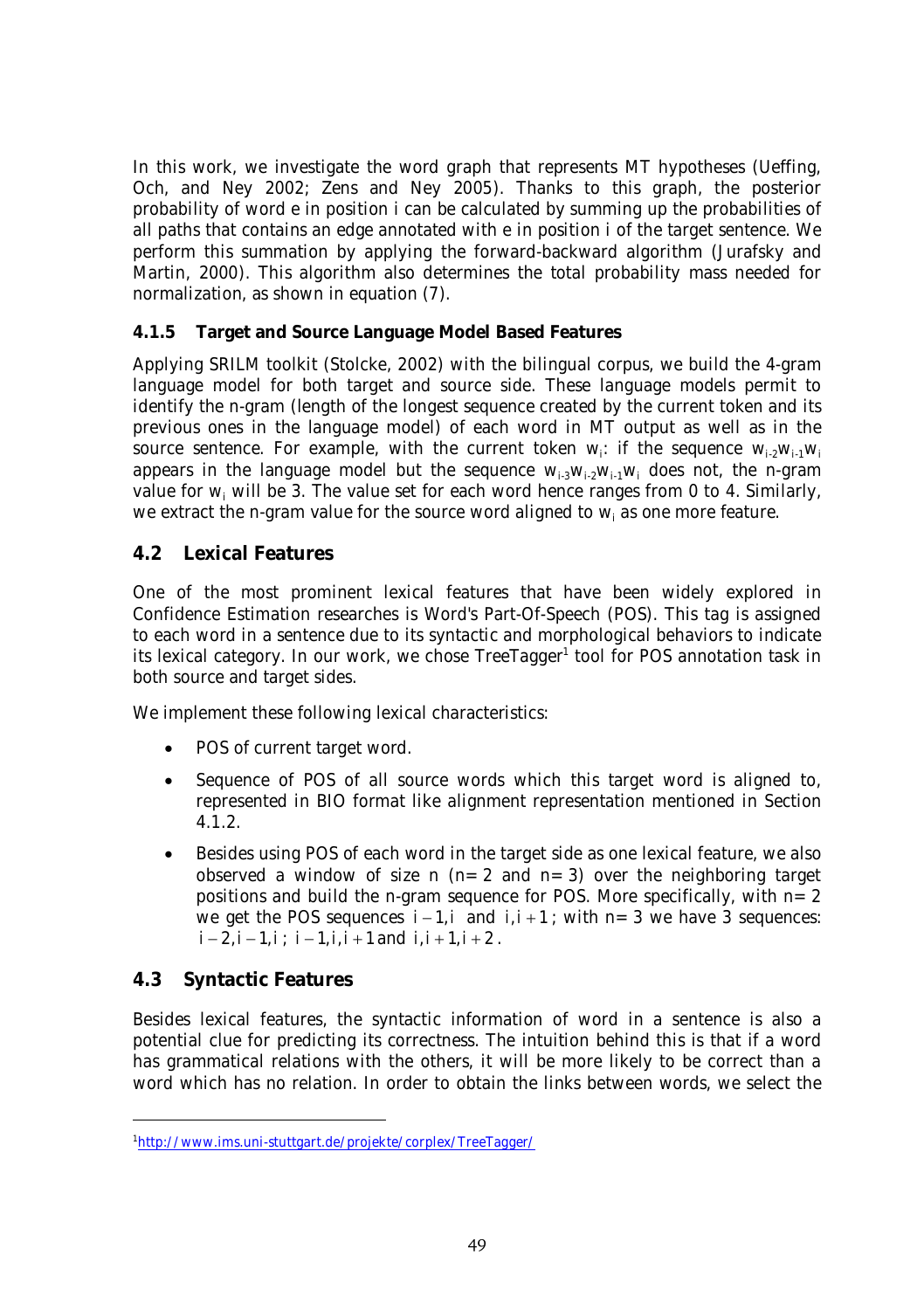Link Grammar Parser<sup>1</sup> as our syntactic parser, allowing us to assign to each MT hypothesis a syntactic structure in which all pairs of words related together will be connected by a labeled link. In case of Link Grammar fails to find the full linkage for the whole sentence, it will skip each word one time until the sub-linkage for the remaining words has been successfully constructed. Based on this structure, we extract the following characteristics to build features:

- The Null Link property: does this word have link with the others or not?
- The total number of links this word has.

Another benefit yielded by Link Grammar Parser is the "constituent" tree (Penn treebank style phrase tree) to represent a sentence's grammatical structure (showing noun phrases, verb phrases, etc.). This constituent tree enables us to produce more syntactic features for word, including:

- Its constituent label.
- Its depth in the tree (or the distance between it and the tree root).

Figure 1 represents the syntactic structure as well as the constituent tree for a MT output: *"The government in Serbia has been trying to convince the West to defer the decision until by mid 2007."*.



[S [NP [NP The government NP] [PP in [NP Serbia NP] PP] NP] [VP has [VP been [VP trying [S [VP to [VP convince [NP the West [S [VP to [VP defer [NP the decis<br>ion NP] until [PP by mid [NP 2007 NP] PP] VP] VP] S] WP] VP] VP

FIGURE 1 - Example of parsing result generated by Link Grammar

It is intuitive to observe in the graphic representation that the words in brackets (including *"until"* and *"mid"*) have no link with the others, meanwhile the remaining ones have. For instance, the word *"trying"* is connected with *"to"* by the link "TO" and with *"been"* by the link "Pg\*b". Hence the "Null Link" and "Total Number of Links" for the word *"mid"* are true, 0 and for the word *"trying"* are false, 2 respectively. The figure also brings us the constituent label and the distance to the root of each word. In case of *"government"*, these values are NP and 2, respectively.

## **5 Experimental Settings**

### **5.1 French – English SMT System Construction**

Our baseline French – English SMT system was constructed using the Moses toolkit (Koehn et al., 2007). This toolkit contains all of necessary components to train the

-

<sup>1</sup>http://www.link.cs.cmu.edu/link/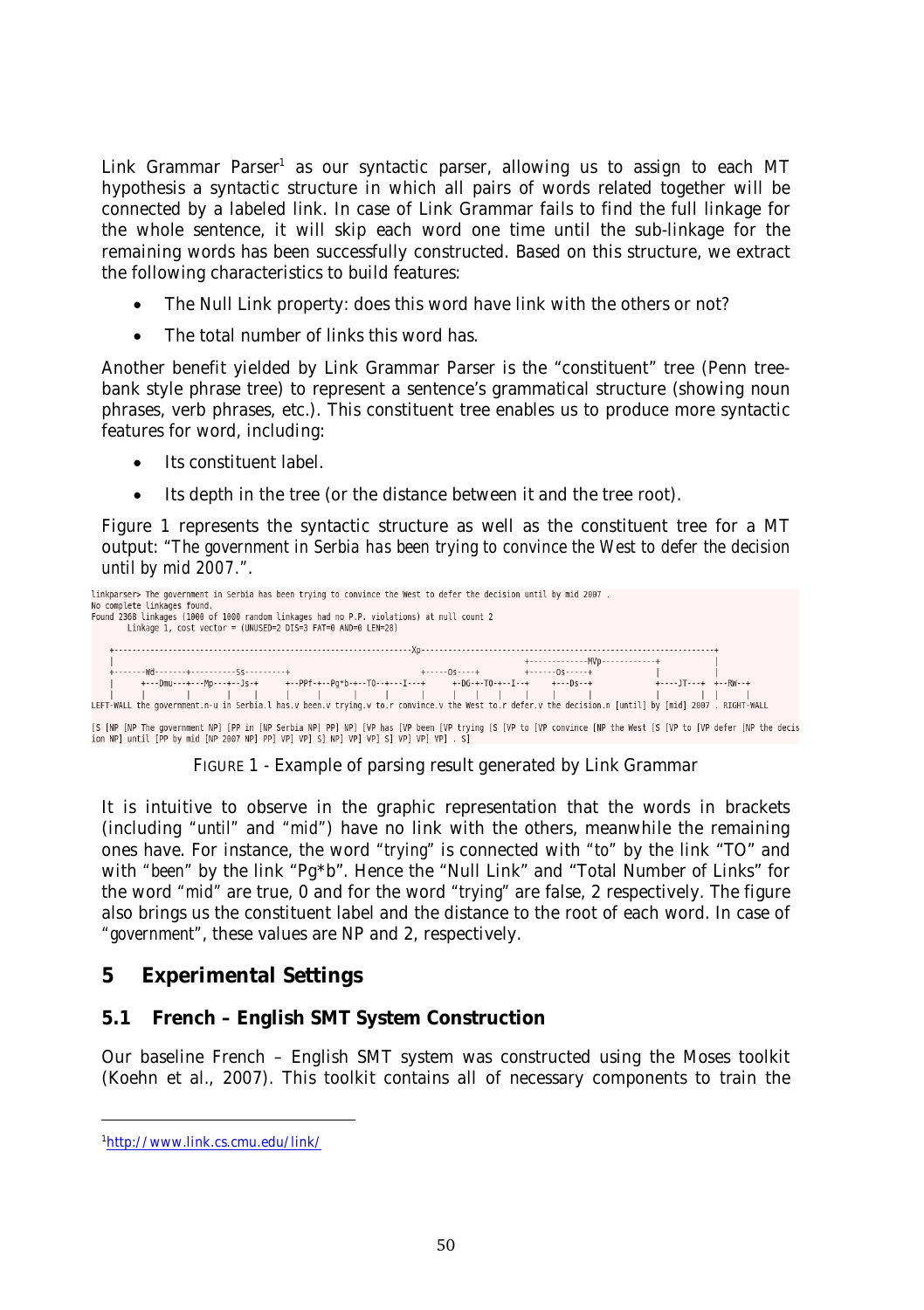translation model. In our work, we kept the Moses's default setting: log-linear model with 14 weighted feature functions. To train the translation model, we used the Europarl and News parallel corpora that are used for  $WMT<sup>1</sup>$  evaluation campaign in 2010 (total 1,638,440 sentences). Our target language model is a standard n-gram language model trained using the SRI language modeling toolkit (Stocke, 2002) on the news monolingual corpus (48,653,884 sentences). More details on this baseline system can be found in (Potet et al., 2010).

Besides this, in the decoder phase, we also called some extended options of Moses for tracking both source and target sides information which is mandatory to build our system-based features later. The most pivotal options are listed in the Table 2.

| Option name                       | Function                                               |  |  |  |  |  |  |  |
|-----------------------------------|--------------------------------------------------------|--|--|--|--|--|--|--|
| -print-alignment-info-in-n-best   | Display source-to-target and target-to-source word-to- |  |  |  |  |  |  |  |
|                                   | word alignments into the N-best list.                  |  |  |  |  |  |  |  |
| -n-best-list FILE SIZE [distinct] | Generate an n-best file of up to SIZE distinct         |  |  |  |  |  |  |  |
|                                   | sentences into file FILE.                              |  |  |  |  |  |  |  |

TABLE 2 – Moses options employed for tracking alignment information and N-best lists.

## **5.2 Corpus Preparation**

We use our above SMT System to generate the translation hypothesis for 10,881 source sentences taken from several news corpora of the WMT evaluation campaign (from 2006 to 2010). A post-edition task was implemented by using a crowd sourcing platform: Amazon's Mechanical Turk (MTurk), which allows a "requester" to propose a paid or unpaid work and a "worker" to perform the proposed tasks. To avoid the huge gaps between the hypothesis and its post-edition since the correctors can paraphrase or reorder words to form the smoother translation, we highly recommended them to keep the number of edit operations as low as possible, but still ensure the accuracy of this translation with the French sentence. A sub-set (containing 311 sentences) of these collected post-editions was evaluated by a former professional post-editor. Testing result showed that 87.1% of post-editions improve the hypothesis. Detailed description for the corpus construction can be found in (Potet et al., 2012). Finally we extracted randomly 10,000 sentences triples (including source sentence, translation hypothesis and post-edited hypothesis) to form the training set, and keep the remaining 881 sentence triples for the test set.

## **5.3 Word Label Setting Using TERp-A**

In order to obtain the training labels for each word in the MT outputs, previous works have made several attempts. (Xiong et al., 2010) exploited the Levenshtein alignment between the hypothesis and its best reference translation for classifying a word as correct or incorrect. In another method, the Translation Error Rate (TER) alignment

-

<sup>1</sup> http://www.statmt.org/wmt10/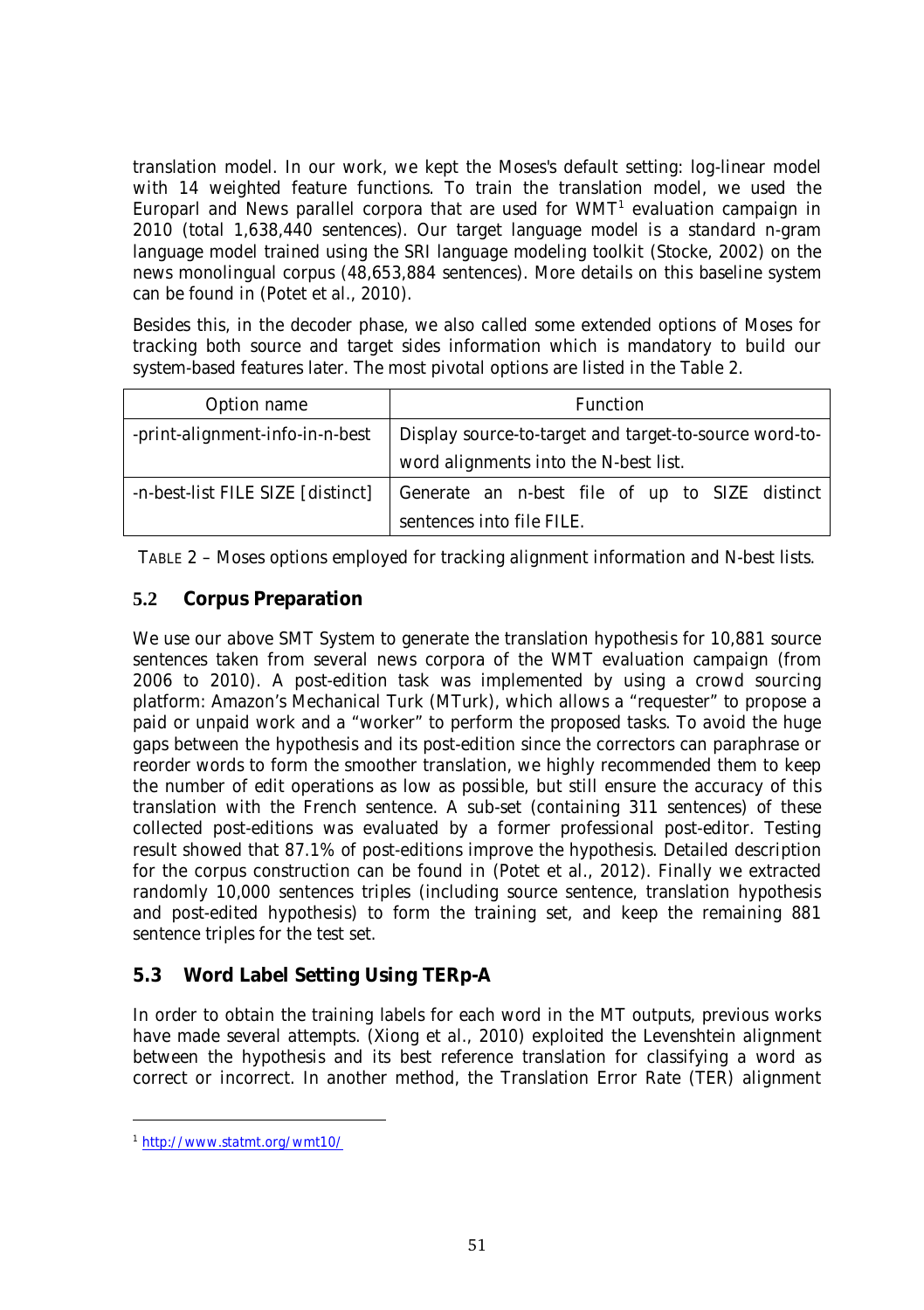was performed by (Bach et al., 2011), yielding one of the following labels for each word: good, insertion, substitution and shift. Nevertheless these above studies expressed some drawbacks. The hypothesis and its reference may differ in word order even when they have close meaning. Levenshtein alignment may not be able to align shifted words; hence it leads the inaccurate classification results. TER can be considered as a better alignment tool as it overcomes the first approach by enabling the block movement of words in the MT hypothesis and treating it equally with the other edit operations in term of cost edit, however the exact matches quality still remains limited since it lacks some crucial linguistic edit operations, and its edit costs are not well correlated with various type of human judgments. In order to propose a better word label tagging, we utilize the TER-Plus<sup>1</sup> (or TERp) toolkit. TERp is an extension of TER, not only inheriting the success of this evaluation metric and alignment tool, but also eliminating its shortcomings by taking into account the linguistic edit operations, such as Stem matches, Synonyms matches and Phrase Substitutions besides the TER's conventional ones (Exact match, Insertion, Deletion, Substitution and Shift). These additions allow us to avoid categorizing the hypothesis word as Insertion or Substitution in case that it shares same stem, or belongs to the same synonym set represented by WordNet, or is the paraphrase of word in the reference. For our word label tagging task, we opted TERp-A, another version of TERp, in which each abovementioned edit cost has been tuned to maximize the correlation with human judgment of Adequacy at the segment level (from the NIST Metrics MATR 2008 Challenge development data). Figure 3 illustrates the labels generated by TERp-A for one hypothesis and reference (post-edited sentence) pair.

| Reference              | The | consequence | of | the | fundamentalist | movement |    | also | has | its importance | $\cdot$ |
|------------------------|-----|-------------|----|-----|----------------|----------|----|------|-----|----------------|---------|
|                        |     | S           |    |     |                | Y        | I  |      | D   | D              |         |
| <b>Hyp After Shift</b> | The | result      | of | the | hard-line      | trend    | is | also |     | important      | ٠       |

FIGURE 3 – Example of training label task using TERp-A.

Each word or phrase in the hypothesis is aligned to a word or phrase in the reference with a type of edit: "I" for insertions, "S" for substitutions, "T" for stem matches, "Y" for synonym matches, "P" for phrasal substitutions, and "D" for deletions. We do not consider words marked with "D" since they appear only in the reference. The lack of a symbol indicates an exact match (we replace it with "E" thereafter). Since our objective in this work is to train a binary classifier, we re-categorize the obtained 6-label set into binary set: The E, T and Y are regrouped into Good category, whereas the S, P and I belong to the Bad category. Finally, we observed that out of total words (in both of training and test sets) are 85% labeled "G", 15% labeled "B".

### **5.4 Classifier Selection**

-

Among the various CRF toolkits, we selected WAPITI to train our CRF model as well as to tag the binary label for each word in the test set. WAPITI – developed by LIMSI-

<sup>1</sup>http://www.umiacs.umd.edu/~snover/terp/doc\_v1.html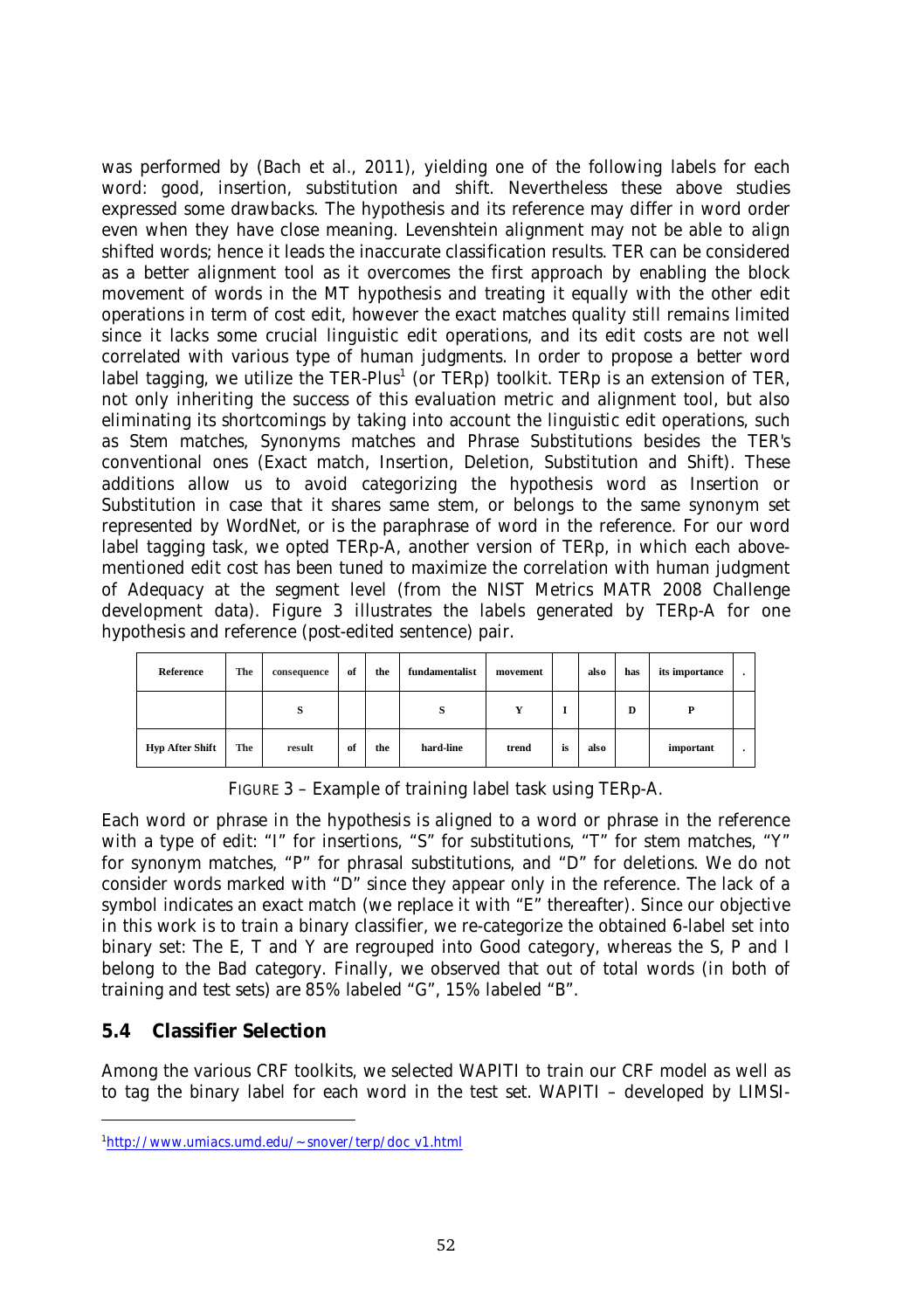CNRS - is based on maxent, maximum entropy Markov and linear-chain CRF models. It is well suited for huge feature sets up to several billions and allows us to gain significantly in training time.

The training phase was conducted on our 10000 sentence set. In all experiments with different feature sets, we applied uniquely the Stochastic Gradient Descent (SGD) algorithm for L1-regularized model, which works by computing the gradient only on a single sequence at a time and making a small step in this direction, therefore it can quickly reach an acceptable solution for the model. In the train command, we set values for maximum number of iterations done by the algorithm (-maxiter), stop window size (--stopwin) and stop epsilon (--stopeps) to 200, 6, and 0.00005 respectively. We compared our binary classifier performance not only with the other ones, but also with two naive baselines that were previously created. In baseline 1, we labeled all words in the MT hypothesis as good translations. In baseline 2, we assigned them randomly into G or B with respect to the percentage between two labels like in the corpus (85% G, 15% B).

## **6 Experiments and Results**

## **6.1 Evaluation Metrics**

We evaluated the performance of our classifiers by using very common evaluation metrics: Precision, Recall and F-score. Suppose that we would like to calculate these values for label "B". Let X be the number of words whose true label is B and have been tagged with this label by the classifier, Y is the total number of words classified as B, and Z is the total number of words which true label is B. Thanks to these concepts, Precision, Recall and F-score can be defined as follow:

$$
Pr = \frac{X}{Y} \quad Rc = \frac{X}{Z} \quad F = \frac{2 \times Pr \times Rc}{Pr + Rc}
$$
 (8)

These calculations can be applied in the same way for label "G". It is straightforward to recognize that the higher precision is, the more precise our classification result will be. Meanwhile, the recall reflects our classifier's capability to retrieve the accurate label for words. F-score is the "harmonic balance" between the two.

### **6.2 Results and Analysis**

We perform our preliminary experiment by training a unique classifier with the combination of all proposed features (21 features). The training algorithm and related parameters were discussed in Section 5.4. The values of precision and recall for "Good" and "Bad" label are tracked and their fluctuations corresponding to thresholds (from 0.3 to 1.0, step 0.025) are represented in Figure 3. Results indicate that in case of Bad label, recall increases nearly monotonously when threshold is enlarged incrementally (except the huge fluctuation from 0.58 to 1 when threshold reaches 1), whereas precision falls from 0.42 to 0.18. With Good label, the variation occurs in the opposite direction: recall drops almost regularly from 0.92 to 0.78, then falls down to 0 in the final iteration, meanwhile precision goes up marginally from 0.848 to 0.881.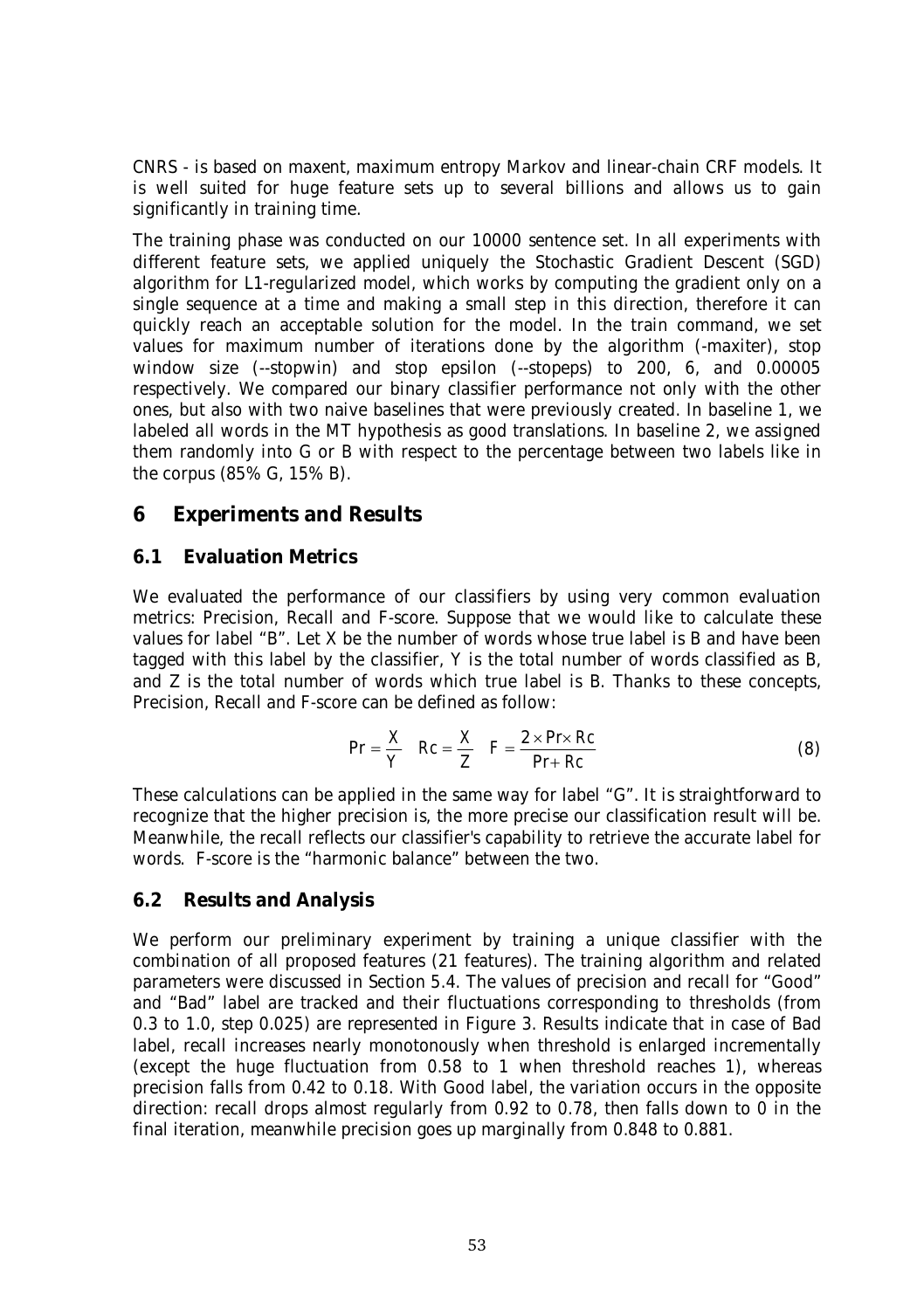

FIGURE 3 – Precision and Recall of labels vs. thresholds.

The curves representing the relationship between precision and recall of each class can be observed in Figure 4.<br>**Precision and Recall of Bad label** 



FIGURE 4 – Relationship between Precision and Recall of each label.

Table 3 reports the average values of Precision, Recall and F-score of these labels in the "all-features" system and the baseline systems. Results observed suggest that: (1) Good label is much better predicted than Bad label, (2) The combination of features helped to improve significantly the classifier's capacity to detect the translation errors (which the improvement of 28.55% in terms of F score for B label comparing with baseline 2).

| System       | Label | $Pr(\% )$ | $Rc(\%)$ | $F(\%)$ |
|--------------|-------|-----------|----------|---------|
| All features | Good  | 86.01     | 87.47    | 86.66   |
|              | Bad   | 38.81     | 38.05    | 36.78   |
| Baseline 1   | Good  | 100.00    | 94.48    | 97.14   |
|              | Bad   | 0.00      |          |         |
| Baseline 2   | Good  | 85.23     | 94.47    | 89.61   |
|              | Bad   | 15.08     | 5.66     | 8.23    |

TABLE 3 – Average Precision, Recall and F-score for labels.

Compare to the result of (Bach et al., 2011), our F-score for G label is 11.16% better, however they outperform us in F-score for B label (27.02% higher). According to our analysis, this might be originated from the following reasons: (1) our training and testing corpus are much smaller than theirs (10.8K vs. 75K) and differ about language pairs, (2) in our corpus, the percentage of G words overwhelms B words (85% vs. 15%) and (3) the best combination of features has not been investigated yet in this paper. All of these issues will be further considered in our future work.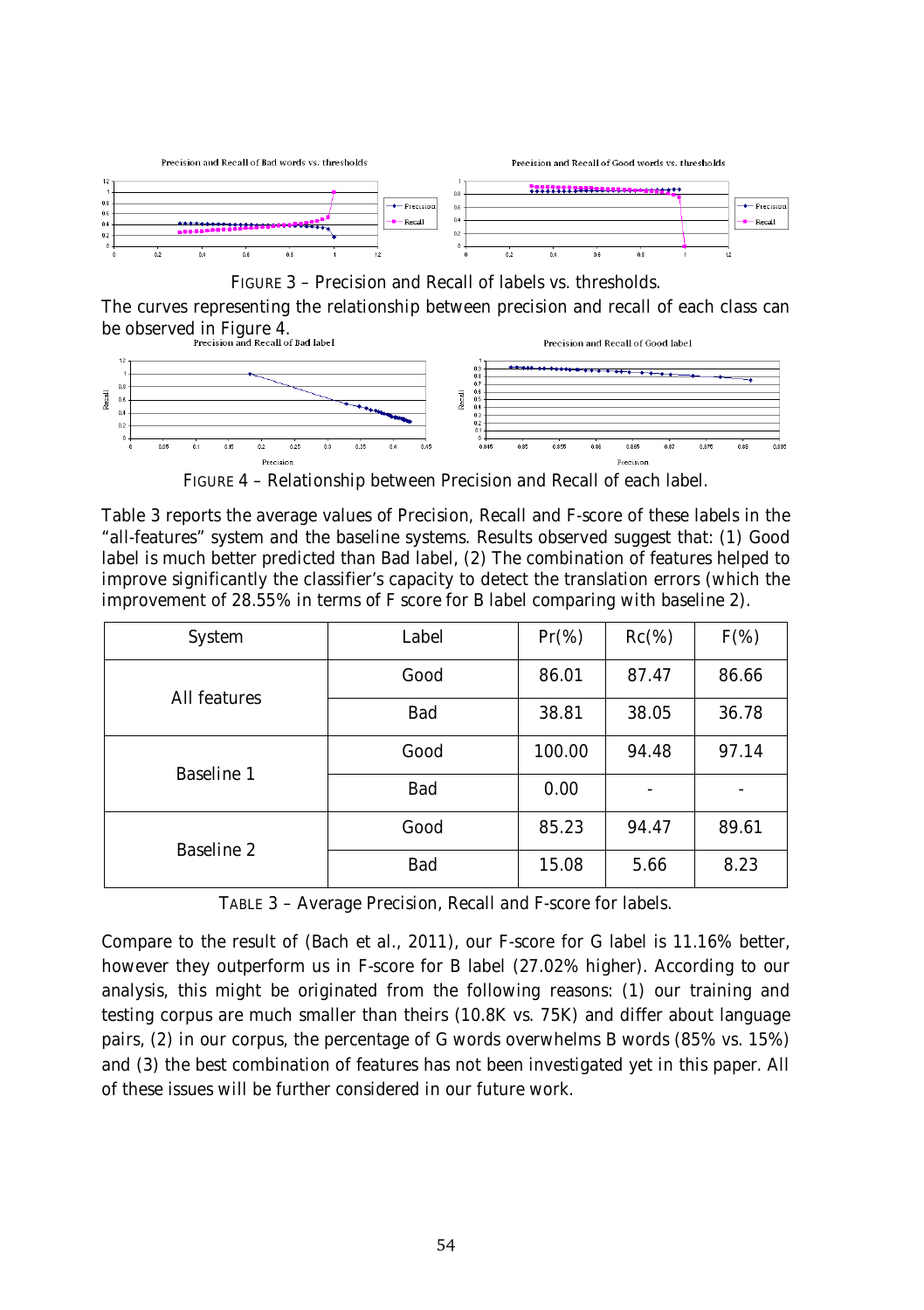# **7 Conclusions and Perspectives**

We presented an approach to confidence estimation at word level for machine translation which explores various kinds of features, including those from the MT system together with those related to lexical and syntactic function of word in a sentence. A CRF based model has been investigated to train these above features and form our binary classifier. Experimental results show that precision and recall obtained in Good label are very promising, and can be acceptable in Bad label. More meaningful scores are hopefully still ahead with a deeper investigation in each separated feature as well as their various combinations. The comparison with baselines system demonstrates enormous contributions of features towards the perfectibility of the classifier. We employed TERp-A toolkit to generate word labels which is better correlated to human judgment, then regrouped them to a binary set.

In future, this work can be extended in the following ways. Firstly, we plan to conduct the "feature selection" strategy to sort our feature set in the ascending order of their usefulness. From this result we will have better understanding about each feature and its combination with others, as well as eliminate those who are not interesting. Besides of this, we will investigate another type of feature named semantic feature based on some other knowledge resources like WordNet which hopefully can help to improve our state-of-the-art classifier's performance in terms of F-score, especially for Bad Label set. Another task will also be focused on is to find the most optimized methodology to conclude the confidence of whole sentence relied partially on the word-level confidence obtained from this current work.

### **References**

ALBERTO SANCHIS, ALFONS JUAN, and ENRIQUE VIDAL (2007). Estimation of confidence measures for machine translation. In *Proceedings of the MT Summit XI*, Copenhagen, Denmark.

BONNIE DORR MATTHEW SNOVER, NITIN MADNANI and RICHARD SCHWARTZ (2008). TERp system description. In *MetricsMATR workshop at AMTA*.

DEYI XIONG, MIN ZHANG AND HAIZHOU LI (2010). Error detection for statistical machine translation using linguistic features. In *Proceedings of the 48th ACL*, pages 604– 611, Uppsala, Sweden, July. Association for Computational Linguistics.

JESUS GIMENEZ and LLUIS MARQUEZ (2010b). Linguistic Features for Automatic MT Evaluation. *To Appear in Machine Translation.*

JOHN BLATZ, ERIN FITZGERALD, GEORGE FOSTER, SIMONA GANDRABUR, CYRIL GOUTTE, ALEX KULESZA, ALBERTO SANCHIS and NICOLA UEFFING (2004). Confidence estimation for machine translation. In *The JHU Workshop Final Report*, Baltimore, Maryland, USA, April.

J. LAFFERTY, A. MCCALLUM, and F. PEREIRA (2001). Conditional random fields: Probabilistic models for segmenting et labeling sequence data. In *Proc. ICML*.

LUCIA SPECIA, MARCO TURCHI, NICOLA CANCEDDA, MARC DYMETMAN, and NELLO CRISTIANINI (2009). Estimating the Sentence-Level Quality of Machine